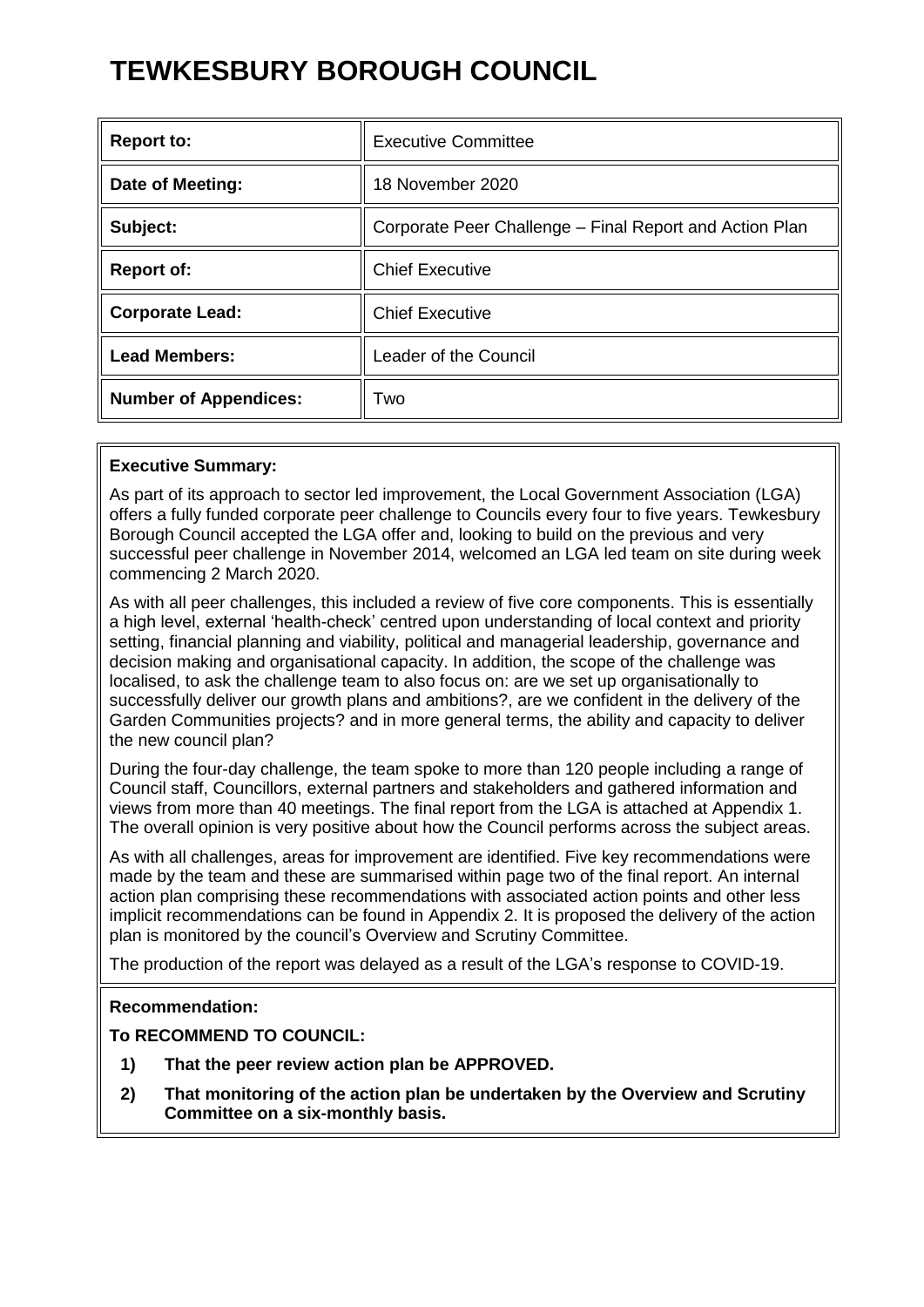## **Reasons for Recommendation:**

The implementation of the recommendations will help the Council's overall performance. There is also an expectation that the final report from a peer challenge is communicated publicly.

## **Resource Implications:**

None directly arising from this report.

## **Legal Implications:**

None directly associated with this report.

## **Risk Management Implications:**

If the Council does not implement the recommendations made by the peer challenge team then this will be a lost opportunity for improvement.

If the Council does not implement the recommendations made by the peer challenge team then there is a potential reputational risk of not accepting critical feedback.

# **Performance Management Follow-up:**

The action plan will be monitored on a six-monthly basis by the Overview and Scrutiny Committee.

## **Environmental Implications:**

None directly associated with this report.

# **1.0 INTRODUCTION/BACKGROUND**

- **1.1** As part of its approach to sector led improvement, the Local Government Association (LGA) offers a fully funded corporate peer challenge to Councils every four to five years. Tewkesbury Borough Council accepted the LGA offer and, looking to build on the previous and very successful peer challenge in November 2014, welcomed an LGA led team on site during week commencing 2 March 2020.
- **1.2** The challenge week provided an excellent learning opportunity. The challenge was centred around the LGA's five core components as well as localised questions around the Council's growth and priorities. During the four day challenge, the team spoke to more than 120 people including a range of Council staff together with Councillors and external partners and stakeholders and gathered information and views from more than 40 meetings. The final report from the LGA is attached at Appendix 1.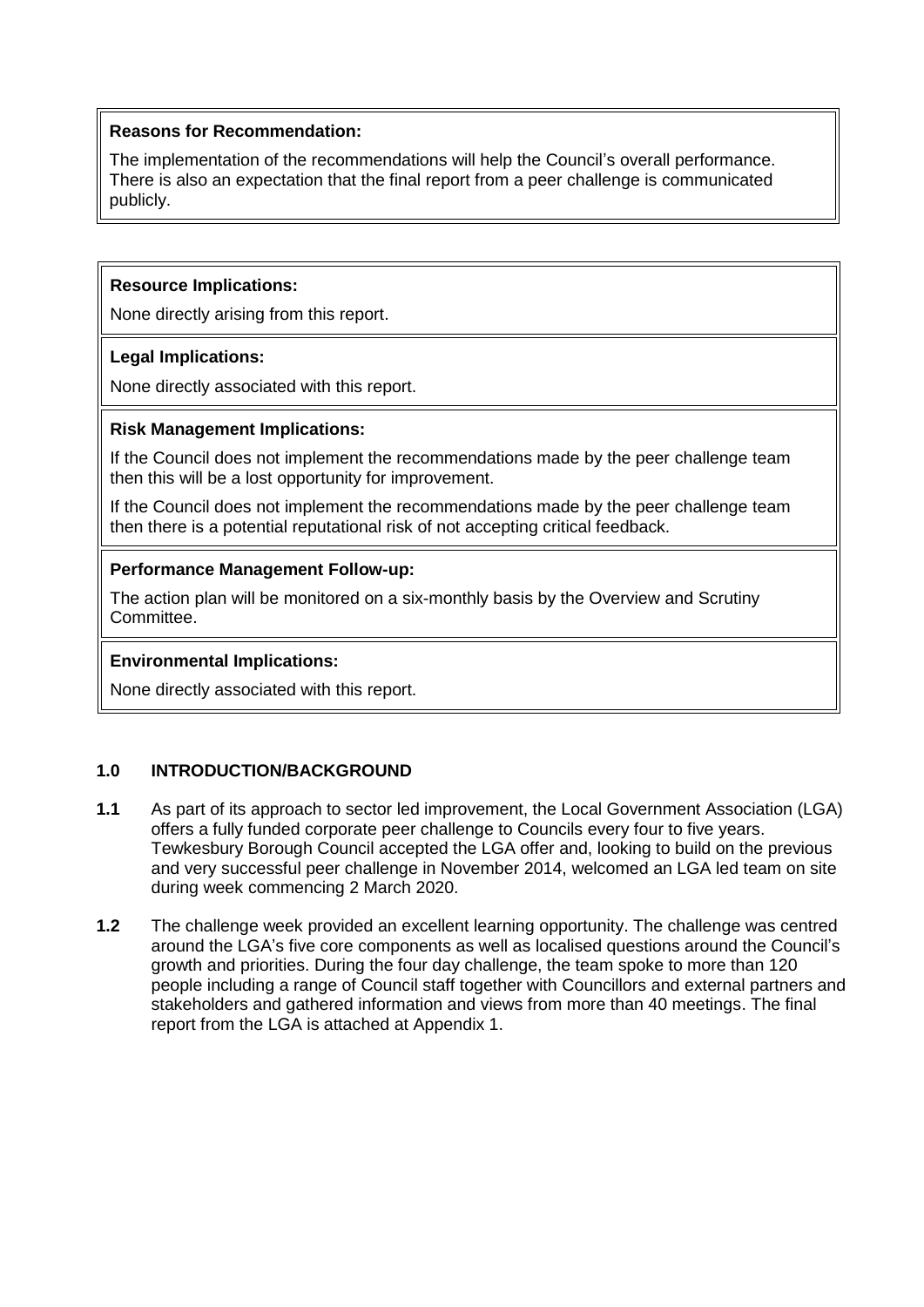# **2.0 SCOPE AND FOCUS OF THE PEER CHALLENGE**

- **2.1** The scope of all peer challenges, irrespective of Council, is centred around the LGA's five core components:
	- 1. Understanding of the local place and priority setting: does the Council understand its local context and place and use that to inform a clear vision and set of priorities?
	- 2. Leadership of Place: does the Council provide effective leadership of place through its elected Members, Officers and constructive relationships and partnerships with external stakeholders?
	- 3. Organisational leadership and governance: are there effective political and managerial leadership supported by good governance and decision-making arrangements that respond to key challenges and enable change and transformation to be implemented?
	- 4. Financial planning and viability: does the Council have a financial plan in place to ensure long term viability and is there evidence that it is being implemented successfully?
	- 5. Capacity to deliver: is organisational capacity aligned with priorities and does the council influence, enable and leverage external capacity to focus on agreed outcomes?

In addition to these questions, the Council asked the challenge team to consider the following questions:

- Are we set up organisationally to successfully deliver our growth plans and ambitions?
- In more general terms, do we have the ability and capacity to deliver the new Council Plan, particularly around our new priorities?

# **3.0 PEER CHALLENGE OUTCOME**

**3.1** The review team was very positive about the Council and this positive message flows through the report. The report gives much that the Council can be proud of. A summary of this feedback can be found in the executive summary of the report (paragraph 1). As with all challenges, areas for improvement are identified. Five key recommendations were made by the team and these are summarised within page two of the final report. An internal action plan comprising these recommendations with associated action points and other less implicit recommendations can be found in Appendix 2. It is proposed the delivery of the action plan is monitored by the Council's Overview and Scrutiny Committee.

## **4.0 COMMUNICATION OF FINAL REPORT**

**4.1** The final report will be published on the Council's website and will be promoted by the Communication's Team. This will include a press release and all stakeholders who participated during the challenge will receive a link to the report. The report has already been circulated through the Member Update and through the staff newsletter 'News4U'. Further communications will follow as the action plan develops.

## **5.0 OTHER OPTIONS CONSIDERED**

**5.1** None.